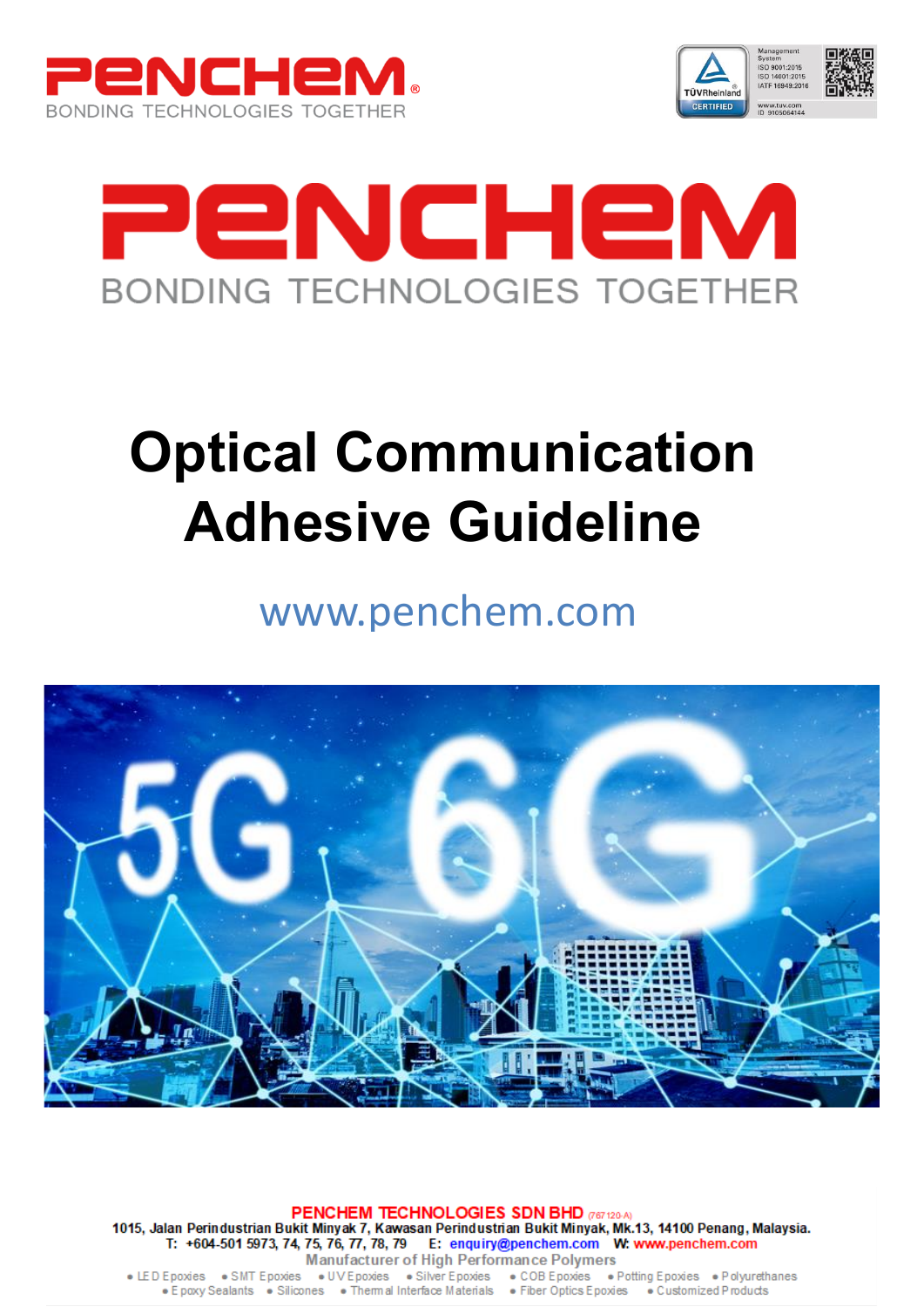





#### **TO Assembly Viscosity cPs@25<sup>o</sup>C Hardness ( <sup>o</sup>C) Linear Shrinkage** (**%**) **Special Feature** UV566-20 6.500 D75 100 1.91 This UV + Heat Curable structural adhesive suitable for tacking and bonding of TO can to PEI lens. Fulfill UBDH 2000hrs reliability. UV566-25 13,760 D82 108 1.92 This UV + Heat Curable structural adhesive suitable for tacking and bonding of S/S, PEI for OSA Receptacle. Fulfill UBDH 2000hrs reliability. UV566-25A 7.913  $\vert$  D82 111 - This UV + Heat Curable structural adhesive suitable for tacking and bonding of PEI, Nickel, Kovar, S/S, gold substrates OSA Receptacle. **Suitable for shadow curable** applications. Fulfill UBDH 2000hrs reliability. EN418-15 27,500 D88 110 - This is a heat curable **flowable adhesive**, low CTE, filler size <50um, low temperature curable, black color, high reliability, low shrinkage, high bonding strength to PCB, glass, gold, nickel, etc. Fulfill UBDH 2000hrs reliability.



#### **LENS Bonding**

| LENJ DUIJUIJU  |                              |                 |           |                                       |                                                                                                                                                                                     |
|----------------|------------------------------|-----------------|-----------|---------------------------------------|-------------------------------------------------------------------------------------------------------------------------------------------------------------------------------------|
| <b>Product</b> | <b>Viscosity</b><br>cPs@25°C | <b>Hardness</b> | Τg<br>(C) | Linear<br><b>Shrinkage</b><br>$(\% )$ | <b>Special Feature</b>                                                                                                                                                              |
| GL616          | 25,000                       | D85             | 122       | 1.51                                  | Heat curable structural adhesive, white color, high<br>adhesion strength, suitable for bonding of lens to PCB.<br>Room temperature stable 1-part adhesive. Fulfill UBDH<br>2000hrs. |
| GL168          | 45,085                       | D85             | 123       | 1.55                                  | Heat curable structural adhesive, white color, high<br>adhesion strength, suitable for bonding of lens to PCB.<br>Fulfill UBDH 2000hrs.                                             |
| GL158          | 35,000                       | D85             | 119       | 1.52                                  | Heat curable structural adhesive, white color, high<br>adhesion strength, suitable for bonding of lens to PCB.<br>Fulfill UBDH 2000hrs.                                             |
| EN418-2        | 21,000                       | D88             | 136       | 0.66                                  | Heat curable structural adhesive, black color, high<br>adhesion strength to gold, Nickel, Kovar, PCB, low CTE<br>and low shrinkage. Fulfill UBDH 2000hrs.                           |

PENCHEM TECHNOLOGIES SDN BHD (767120-A) 1015, Jalan Perindustrian Bukit Minyak 7, Kawasan Perindustrian Bukit Minyak, Mk.13, 14100 Penang, Malaysia. T: +604-501 5973, 74, 75, 76, 77, 78, 79 E: enquiry@penchem.com W: www.penchem.com **Manufacturer of High Performance Polymers**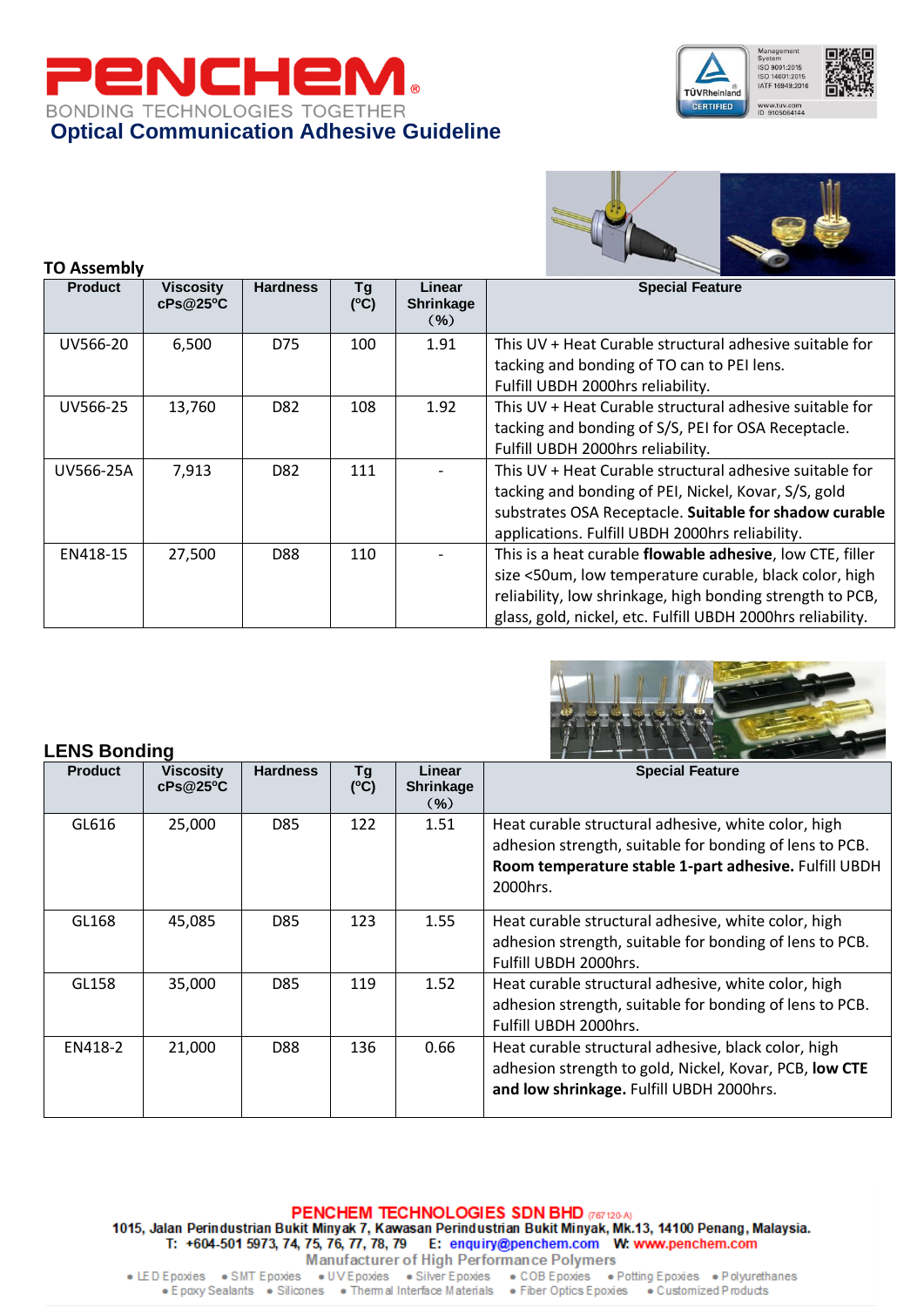





## **PLC Bonding**,**Front and End V-groove Bonding**

| <b>Product</b> | <b>Viscosity</b><br>cPs@25°C | <b>Hardness</b> | Τg<br>(C) | Linear<br><b>Shrinkage</b><br>$(\% )$ | <b>Special Feature</b>                                                                                                                                                                       |
|----------------|------------------------------|-----------------|-----------|---------------------------------------|----------------------------------------------------------------------------------------------------------------------------------------------------------------------------------------------|
| UV773-6        | 378                          | D80             | 168       | 1.68                                  | UV+heat Curable adhesive, extremely high Tg, low<br>outgassing, bonding and active alignment under low<br>UV intensity. Suitable for PCL and V-groove<br>applications. Fulfill UBDH 2000hrs. |
| UV784-11       | 2.200                        | D40             | 37        |                                       | UV+heat Curable adhesive, flexible ad low modulus,<br>low outgassing, bonding for glass to fiber bonding and<br>end-tail bonding. Fulfill UBDH 2000hrs.                                      |



# **Active Alignment and Bonding**

| <b>Product</b>             | <b>Viscosity</b><br>cPs@25°C | <b>Hardness</b> | <b>Tg</b><br>(C) | Linear<br><b>Shrinkage</b><br>( %) | <b>Special Feature</b>                                                                                                                                                                                                                                                                                   |
|----------------------------|------------------------------|-----------------|------------------|------------------------------------|----------------------------------------------------------------------------------------------------------------------------------------------------------------------------------------------------------------------------------------------------------------------------------------------------------|
| UV788-2                    | 22,800                       | D86             | 140              | 1.61                               | UV +heat Curable adhesive, high Tg, low CTE, low<br>outgassing NASA, bonding and active alignment under<br>low UV intensity. Suitable for glass bonding, PLC, WMD<br>assembly. Fulfill MSL3000hrs reliability.                                                                                           |
| UV799-2                    | 66,375                       | D85             | 120              | 1.51                               | UV +heat Curable adhesive, high viscosity, high Tg, low<br>CTE, low outgassing NASA, bonding and active<br>alignment under low UV intensity. Suitable for glass<br>bonding, PLC, WMD assembly. Fulfill UBDH 2000hrs<br>reliability.                                                                      |
| UV788-6                    | 28,870                       | D <sub>90</sub> | 208              | 0.91                               | UV +heat Curable adhesive, Extremely high Tg, low<br>CTE, low shrinkage low outgassing NASA., bonding and<br>active alignment under low UV intensity. Suitable for<br>glass, ceramic, gold nickel, kovar, S/S bonding and<br>suitable for PLC, WMD, lidar assembly. Fulfill UBDH<br>2000hrs reliability. |
| UV799-3                    | 19,200                       | D86             | 134              | 1.10                               | UV +heat Curable adhesive, high Tg, low CTE, low<br>outgassing NASA sepc., bonding and active alignment<br>under low UV intensity. Suitable for glass, ceramic, gold<br>nickel, kovar, S/S bonding, PLC, WMD assembly. Fulfill<br>UBDH 2000hrs reliability.                                              |
| UV799-<br>4SW <sub>2</sub> | 28,870                       | D <sub>90</sub> | 130              | 1.19                               | Shadow curable version for UV799-3, UV788-6, UV88-2.<br>Heat curable at 80C only can still pass UBDH2000hrs.                                                                                                                                                                                             |

PENCHEM TECHNOLOGIES SDN BHD (187120-A) 1015, Jalan Perindustrian Bukit Minyak 7, Kawasan Perindustrian Bukit Minyak, Mk.13, 14100 Penang, Malaysia.<br>T: +604-501 5973, 74, 75, 76, 77, 78, 79 E: enquiry@penchem.com W: www.penchem.com Manufacturer of High Performance Polymers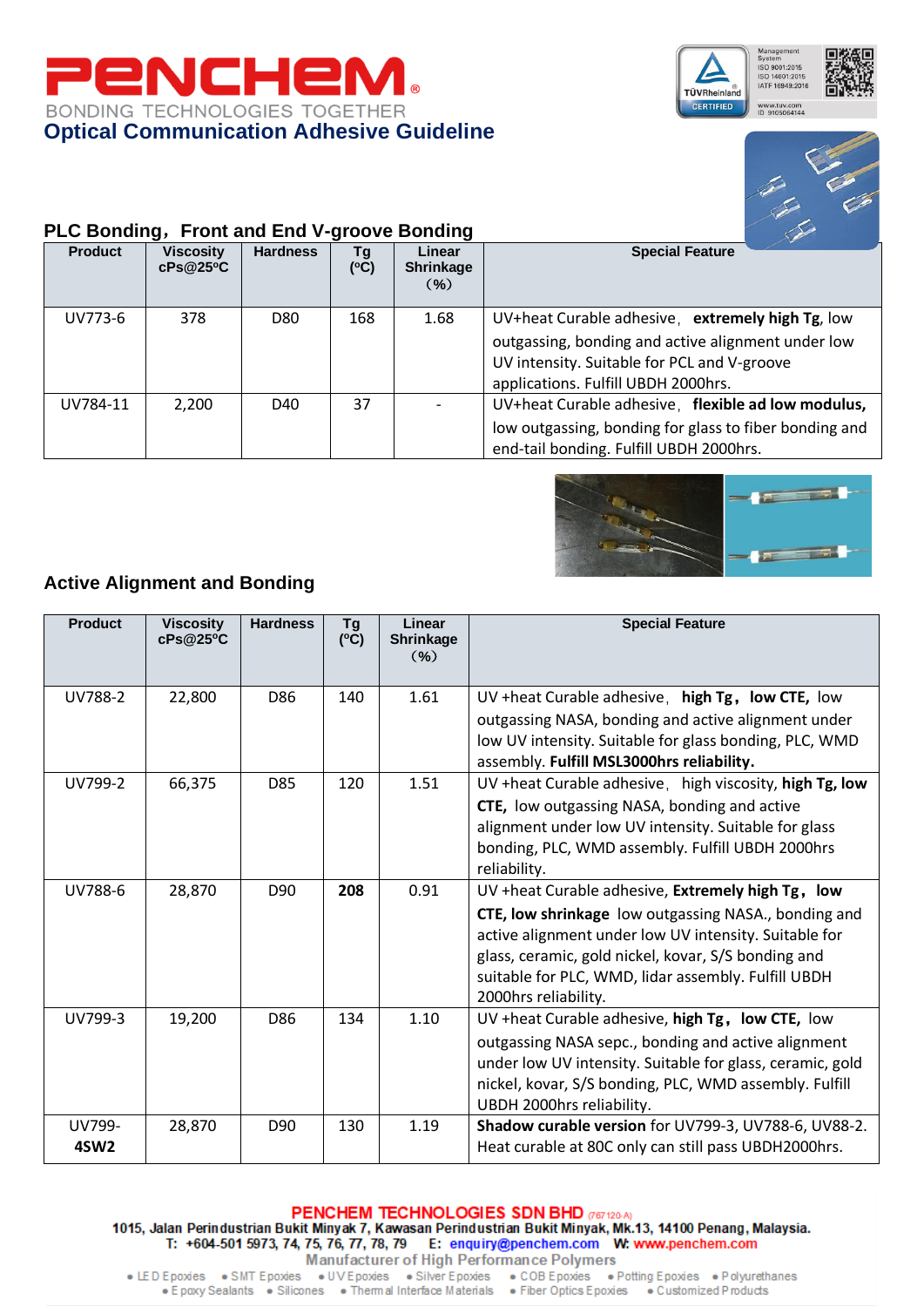





### **RI Matching and Fill Protection**

| <b>Product</b> | Viscosity<br>cPs@25°C | <b>Hardnes</b><br>s | Tg<br>(C) | <b>RI</b><br>589nm | <b>Special Feature</b>                                                                                                                                                               |
|----------------|-----------------------|---------------------|-----------|--------------------|--------------------------------------------------------------------------------------------------------------------------------------------------------------------------------------|
| UV773-6        | 378                   | D80                 | 168       | 1.506              | UV +heat Curable adhesive, high Tg, low outgassing,<br>Suitable for active alignment, gap filling, RI Matching<br>application. Curable at low UV intensity.<br>Fulfill UBDH 2000hrs. |
| UV781-2        | 6,225                 | D73                 | 53        | 1.410              | Low RI UV + heat Curable adhesive, low outgassing,<br>Suitable for RI Matching application. Fulfill UBDH<br>2000hrs.                                                                 |
| OP993-11       | 3,942                 | gel                 | $-97$     | 1.429              | Low RI heat Curable adhesive, ultra-low outgassing,<br>Suitable for RI Matching and gap filling application.<br>Fulfill UBDH 2000hrs.                                                |
| EN893-2        | 4,300                 | 00 53               | -98       | 1.429              | Low RI Heat Curable adhesive, ultra-low outgassing,<br>Suitable for <b>gold wire protection</b> and gap filling<br>application. Fulfill UBDH 2000hrs.                                |



#### **EMI Shielding and Silver Epoxy**

| <b>Product</b> | <b>Viscosity</b><br>cPs@25°C | <b>Hardness</b> | <b>Special Feature</b>                                                                                  |
|----------------|------------------------------|-----------------|---------------------------------------------------------------------------------------------------------|
| EM 120-1       | 5,500,000                    | A35-40          | 80dm shielding for up-to 400G product application. Fulfill UBDH 2000hrs.                                |
| EM 122         | 539.000                      | A46             | 100dm shielding for up-to 800G and above product application. Fulfill UBDH  <br>2000hrs.                |
| AG824          | 7,000                        | D77             | Low viscosity silver epoxy, high Tg, high adhesion and low volume resistivity.<br>Fulfill UBDH 2000hrs. |

PENCHEM TECHNOLOGIES SDN BHD (187120-A) 1015, Jalan Perindustrian Bukit Minyak 7, Kawasan Perindustrian Bukit Minyak, Mk.13, 14100 Penang, Malaysia.<br>T: +604-501 5973, 74, 75, 76, 77, 78, 79 E: enquiry@penchem.com W: www.penchem.com Manufacturer of High Performance Polymers